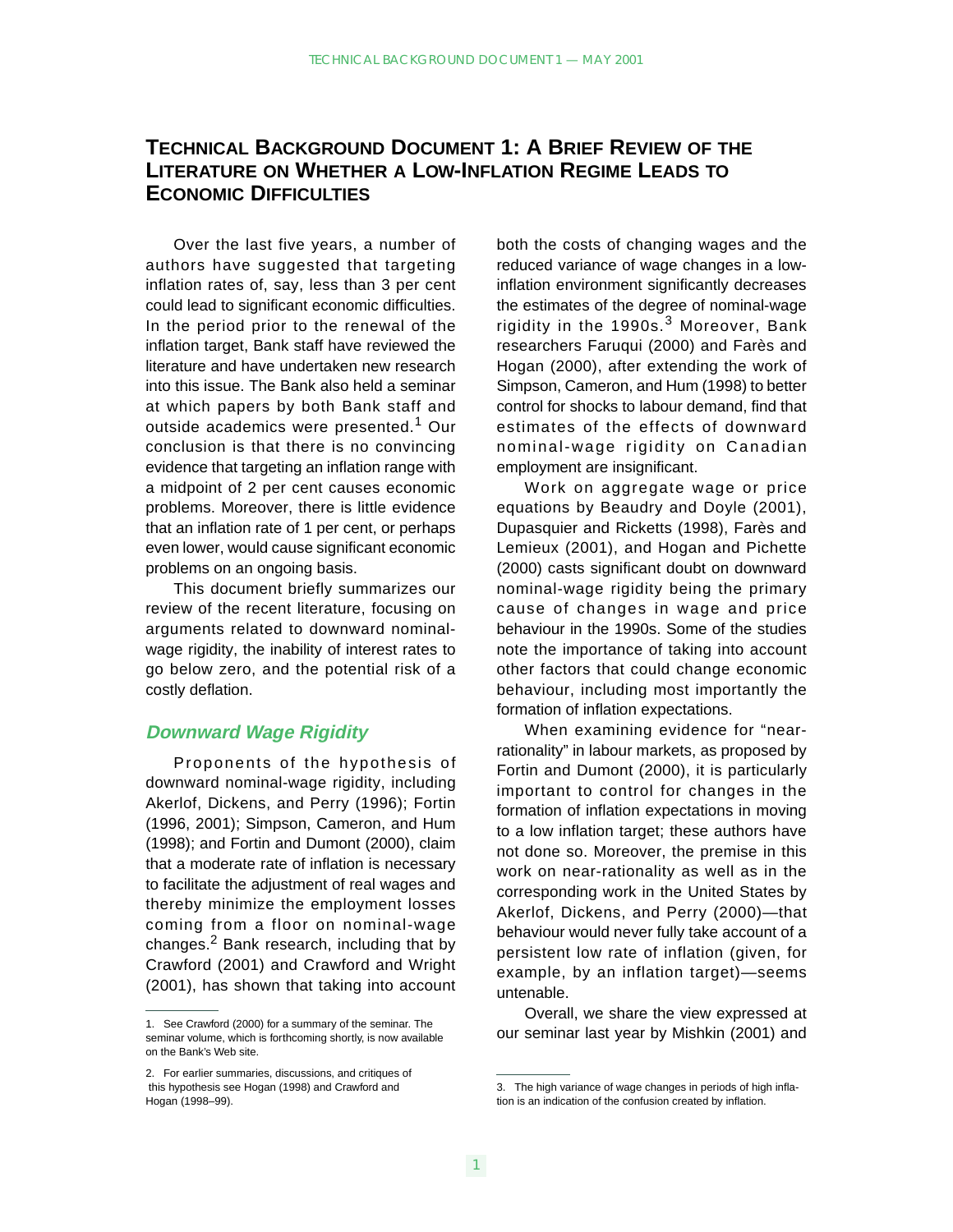Parkin (2001) that the argument for the effects of downward nominal-wage rigidity is not a persuasive one in deciding on an appropriate inflation target.

## **The Zero Floor on Nominal Interest Rates**

A number of authors have argued that the zero floor on nominal interest rates prevents real (that is, inflation-adjusted) interest rates from falling far enough when inflation is below its target, thus leading to a prolonged period in which the economy is weak and inflation remains below its target. After reviewing the evidence, including importantly Black, Coletti, and Monier (1998), and the papers in Fuhrer and Sniderman (2000), Bank economists Amirault and O'Reilly (2001) conclude that most researchers would estimate the probability of hitting the zero floor as negligible for an inflation target of 2 per cent. Moreover, although this probability rises at an increasing rate as inflation falls, their evaluation of the empirical literature is that there would be only a slight increase in the probability as one moved down to a 1 per cent inflation target. This latter conclusion is less widely held. Some authors are more cautious regarding the proposition that the probability increases only slightly, in contrast to Parkin (2001). As well, Parkin notes that the work of Reifschneider and Williams (2000) shows that explicitly taking into account (in various ways) the zero floor in the central bank's reaction function for setting interest rates significantly lowers the cost of hitting the zero bound in the unlikely event that it is hit.

### **Potential Risk of a Costly Deflation**

Mishkin (1997, 2001) has emphasized the importance of avoiding deflations because of their cost. It is important to distinguish at the outset, however, between an unexpected price decline (of, say, one

year in duration) and a persistent deflation.<sup>4</sup> It is also necessary to note that there are costs whenever consumers, firms, and financial institutions are adversely surprised. An unexpected price decline of, say, 2 per cent with an inflation target of zero is no more costly than a temporary drop in the inflation rate to zero for a year with an inflation target and expected rate of inflation of 2 per cent. On the other hand, a deflation with some persistence will be more costly than a reduction in inflation of the same size if it causes problems to arise either from hitting the zero floor on nominal interest rates or from downward nominal-wage rigidity. For example, persistent deflation at 2 per cent per year when the inflation target is zero would be more costly than inflation persisting at zero when the inflation target is 2 per cent only to the extent that its persistence becomes more prolonged because of those two problems. But it is important to note that central bank targeting of a specific inflation rate provides a high level of protection against persistent deflation.

We conclude from this analysis that the serious problems come from persistent deflation, that they stem from the first two factors discussed in this document, and that they are unlikely to arise under explicit inflation targeting.

<sup>4.</sup> It is also important to make a distinction between deflation caused by a rise in productivity growth and that caused by a reduction in the growth of aggregate demand. The former does not have the same adverse effects as the latter.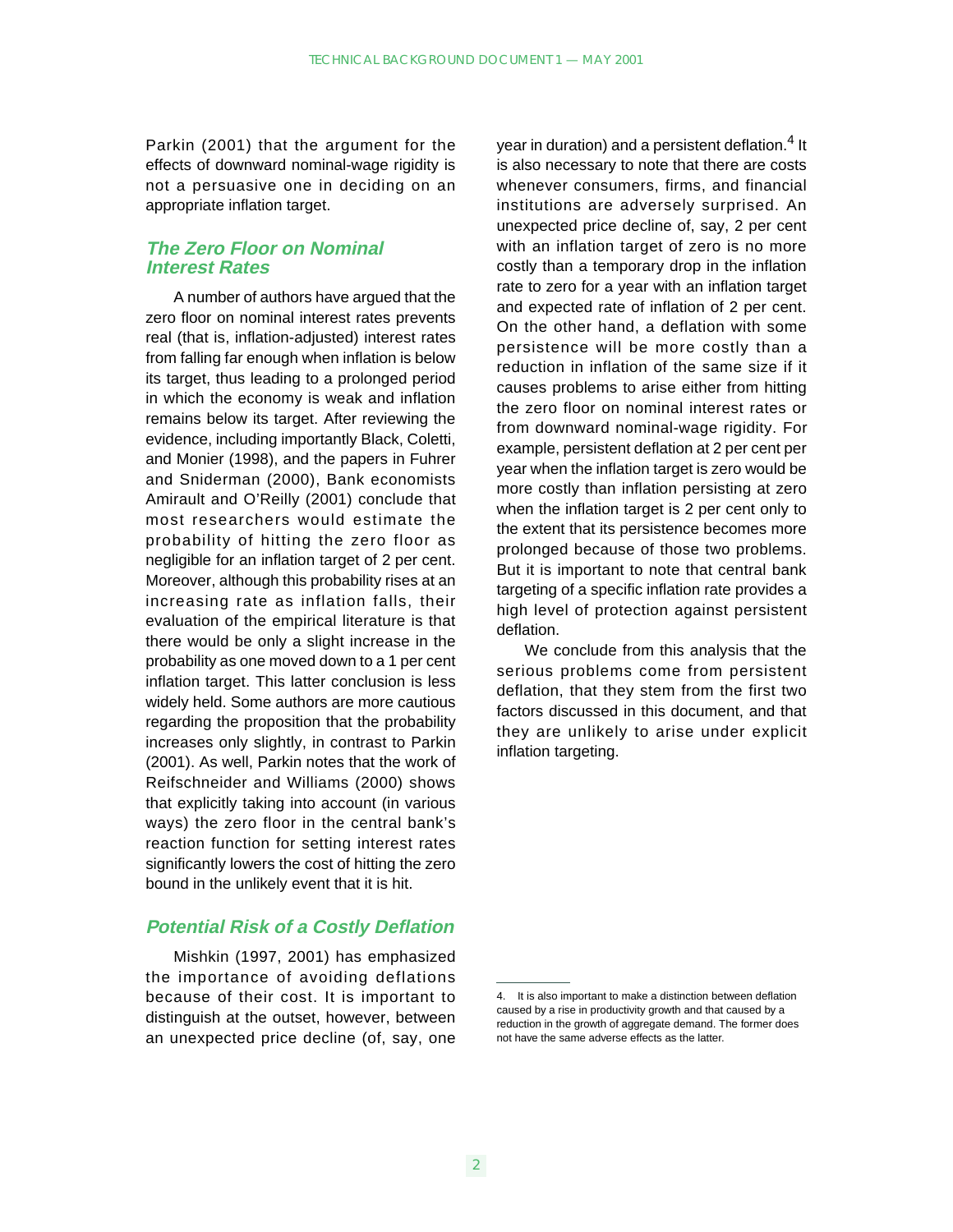## **REFERENCES**

- Akerlof, George, William Dickens, and George Perry. 1996. "The Macroeconomics of Low Inflation." Brookings Papers on Economic Activity (1): 1–59.
- Akerlof, George, William Dickens, and George Perry. 2000. "Near-Rational Wage and Price Setting and the Long-Run Phillips Curve." Brookings Papers on Economic Activity (1): 1–44.
- Amirault, David and Brian O'Reilly. 2001. "The Zero Bound on Nominal Interest Rates: How Important Is It?" Bank of Canada Working Paper No. 2001-6.
- Beaudry, Paul and Matthew Doyle. 2001. "What Happened to the Phillips Curve in the 1990s in Canada?" Forthcoming in Price Stability and the Long-Run Target for Monetary Policy. Ottawa: Bank of Canada.
- Black, Richard, Donald Coletti, and Sophie Monnier. 1998. "On the Costs and Benefits of Price Stability." In Price Stability, Inflation Targets, and Monetary Policy, 303-42. Proceedings of a conference held by the Bank of Canada, May 1997. Ottawa: Bank of Canada.
- Crawford, Allan. 2000. "Seminar Summary: Price Stability and the Long-Run Target for Monetary Policy." Bank of Canada Review (Autumn): 33–41.
- Crawford, Allan. 2001. "How Rigid Are Nominal-Wage Rates?" Bank of Canada Working Paper 2001-8.
- Crawford, Allan and Seamus Hogan. 1998– 99. "Downward wage rigidity." Bank of Canada Review (Winter) 29–48.
- Crawford, Allan and Geoff Wright. 2001. "Downward Nominal-Wage Rigidity: Micro Evidence from Tobit Models." Bank of Canada Working Paper 2001-7.
- Dupasquier, Chantal and Nicholas Ricketts. 1998. "Non-linearities in the Output-Inflation Relationship: Some Empirical Results for Canada." Bank of Canada Working Paper 1998-14.
- Farès, Jean and Seamus Hogan. 2000. "The Employment Costs of Downward Nominal-Wage Rigidity." Bank of Canada Working Paper No. 2000-1.
- Farès, Jean and Thomas Lemieux. 2001. "Downward Nominal-Wage Rigidity: A Critical Assessment and Some New Evidence for Canada." Forthcoming in Price Stability and the Long-Run Target for Monetary Policy. Ottawa: Bank of Canada.
- Faruqui, Umar. 2000. "Employment Effects of Nominal-Wage Rigidity: An Examination Using Wage-Settlements Data." Bank of Canada Working Paper No. 2000-14.
- Fortin, Pierre. 1996. "Presidential Address: The Great Canadian Slump." Canadian Journal of Economics (November): 761–87.
- Fortin, Pierre. 2001. "Inflation Targeting: The Three Percent Solution." Policy Matters 2: no.l, Institute for Research on Public Policy.
- Fortin, Pierre and K. Dumont. 2000. "The Shape of the Long-Run Phillips Curve: Evidence from Canadian Macrodata, 1956-97." Working Paper, Département des sciences économiques, Université du Québec à Montréal (June).